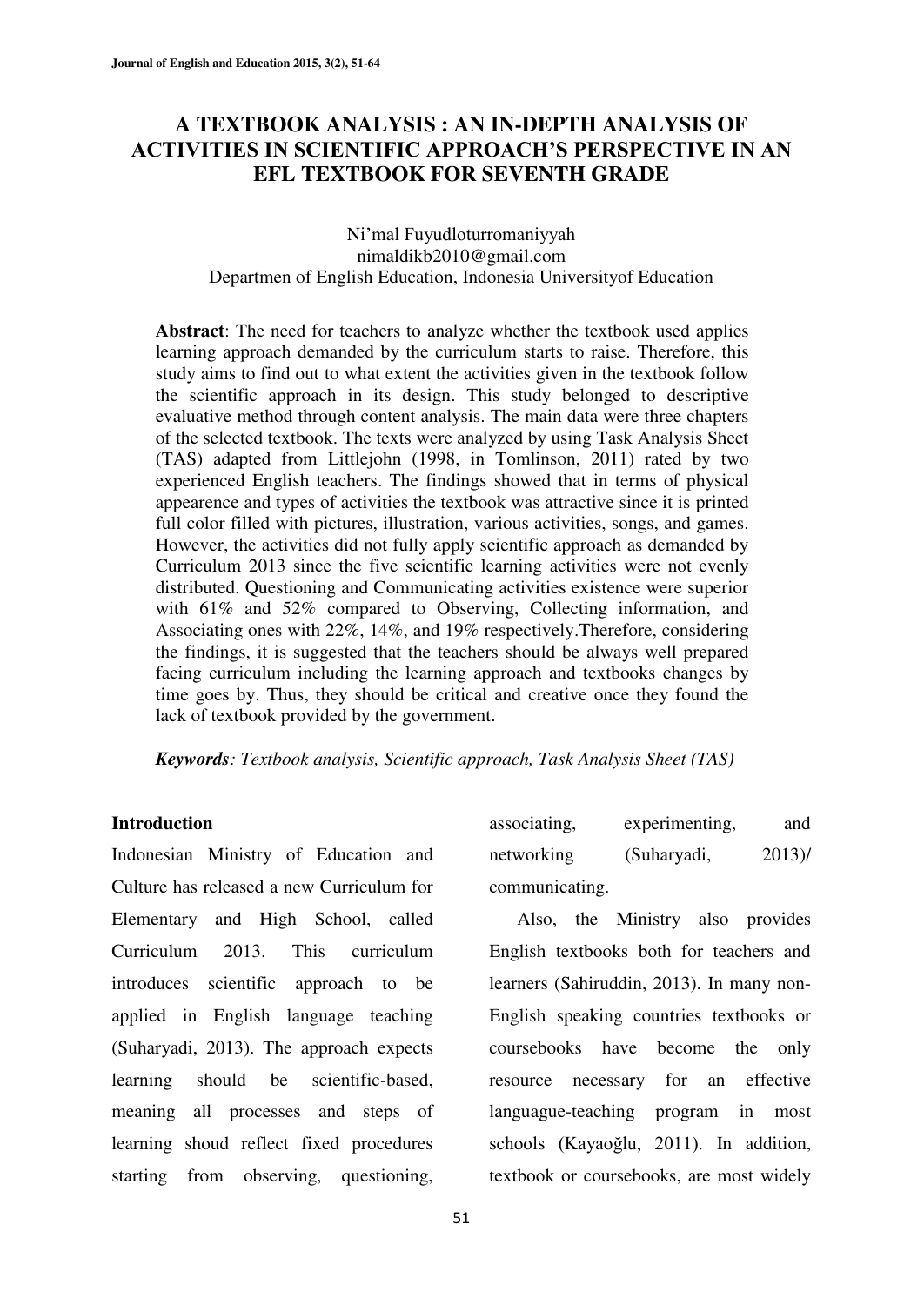used materials in the teaching and learning process (Sorohiti, 2005).

There are two main reasons why textbook are widely use. First of all, for teachers, developing material by their own is a very difficult and demanding job. There are a lot of considerations to be taken into account throughout the development. The second reason is that teaching itself is quite time-consuming. So, teachers may do not have enough time to develop new materials (Sheldon, 1988, cited in Sorohiti, 2005).

A textbook can often play a crucial role in learners' success or failure (Mukundan, Hajimohammadi, & Nimehchisalem, 2011). Once a thorough investigation of textbooks using some kind of consistent evaluation procedure, it will be rewarded by having chosen a textbook that best fits all the stated criteria made by teachers (Brown, 2001) and assisting educators in identifying the particular strengths and shortcomings in textbooks already in use (Sheldon, 1988, in Lawrence, 2011).

Yet, where the teacher is under considerable pressure to teach to a specific syllabus using a book specially written for that purpose, evaluation of the textbook is still necessary to be conducted (McGrath, 2002).

Additionaly, in Indonesia, English is officially taught in seventh grade. Therefore, the resercher aimed to conduct a deeper analysis of the activities presented in the three selected chapter of an EFL English textbook for seventh grade whether they follow the scientific approach demanded by the curriculum.

To achieve the research objectives, two research questions are formulated in this study as below.

- 1. How are the activities in *When English Rings a Bell* designed?
- 2. To what extent do the activities in *When English Rings a Bell*  follow the scientific approach in its design?

 By analyzing the activities, it is expected that awarness of teachers will arise that textbook cannot be treated as a Holly book even when it is published by the government. Also, they should be critical and creative to overcome the lack of it, for example, preparing additional materials, learning sources and activities.

## **Literature Review**

Textbooks are one type of text, a book for use in an educational curriculum (Brown, 2001). While analysis refers to a process which leads to an objective, verifiable description (McGrath, 2002). Thus, textbook analysis can be defined as a thorough investigation of textbooks using some kind of consistent evaluation procedure to identifying the particular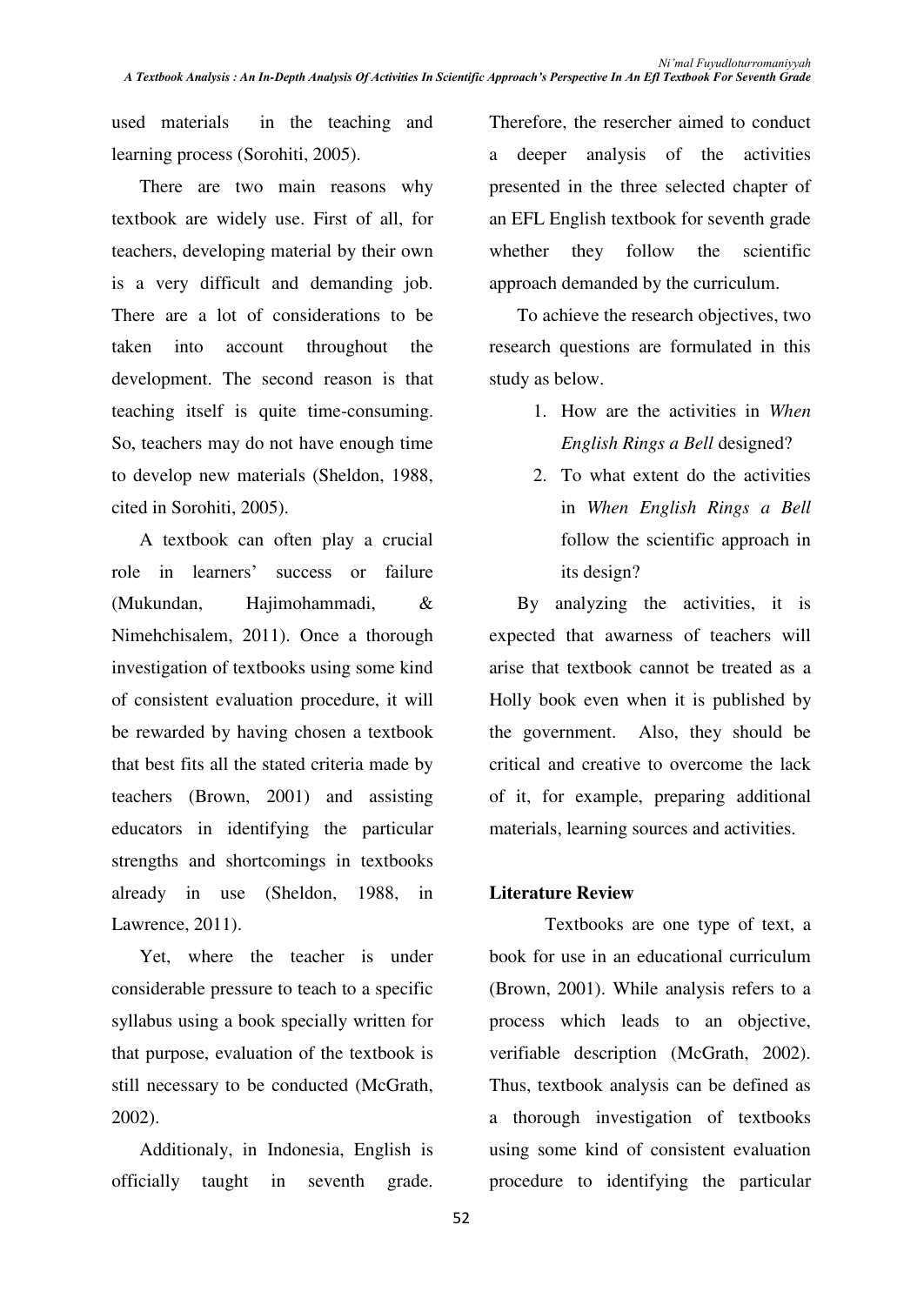strengths and shortcomings in textbooks already in use (Sheldon, 1988, in Lawrence, 2011). Also, the information obtained from the analysis of textbook is of utmost importance not only for understanding the merits and appropriateness of the current textbook but also for the effectiveness of language teaching in general (Kayaoğlu, 2011).

 Textbooks act as sources of ideas and activities (Cunningsworth, 1995, in Sarem, Hamidi, and Mahmoudie, 2013). They play an important role in making the leap from intentions and plans to classrom activities (Schmidt, McKnight, and Raizen, 1997, in Sarem, Hamidi, and Mahmoudie, 2013). While classroom activity specifically refers to a reasonably unified set of student behaviour, limited in time, preceded by some direction from the teacher, with a particular objective (Brown, 2001).

 Some consider activity to be synonymus to technique, task, practice, exercise, even strategy (Brown, 2001). Brown (2001) argues activities include role-plays, drills, games, peer-editing, small-group information-gap exercises, and much more. Similarly, exercises might well include other activities like dictation, pair work, group work, problem solving, doing tasks, and the like (Brown, 1995).

 All in all, a textbook defines what is to be learned (McGrath, 2002) by providing activities. The way of defining what learners need to learn is called as approach (Brown, 1995). Thus, activities presented in the textbook are designed based on what learners need to learn, in other words, activities design is in line with the approach being applied.

 Indonesian Ministry of Education and Culture has released Curriculum 2013. This curriculum introduces scientific approach to be applied in English language teaching (Suharyadi, 2013).

This approach has been popular in science, social science, and management but it is not yet prominent in English language teaching area (Suharyadi, 2013). The word scientific derives from the word 'science' which means 'about or related to science, or using its methods or based on or characterized by the methods and principles of science' (Online Longman Dictionary, 2013, in Suharyadi, 2013).

In this context, 'scientific' refers to any work or result a person achieves must be accomplished by following the principles available in science (Suharyadi, 2013). Therefore, the curriculum 2013 brings scientifc approach in the learning process (Kusumaningsih, 2013). It means that all processes and steps of learning should reflect fixed procedures (Suharyadi, 2013) constructed from observing, questioning, collecting information/experimenting, associating, and communicating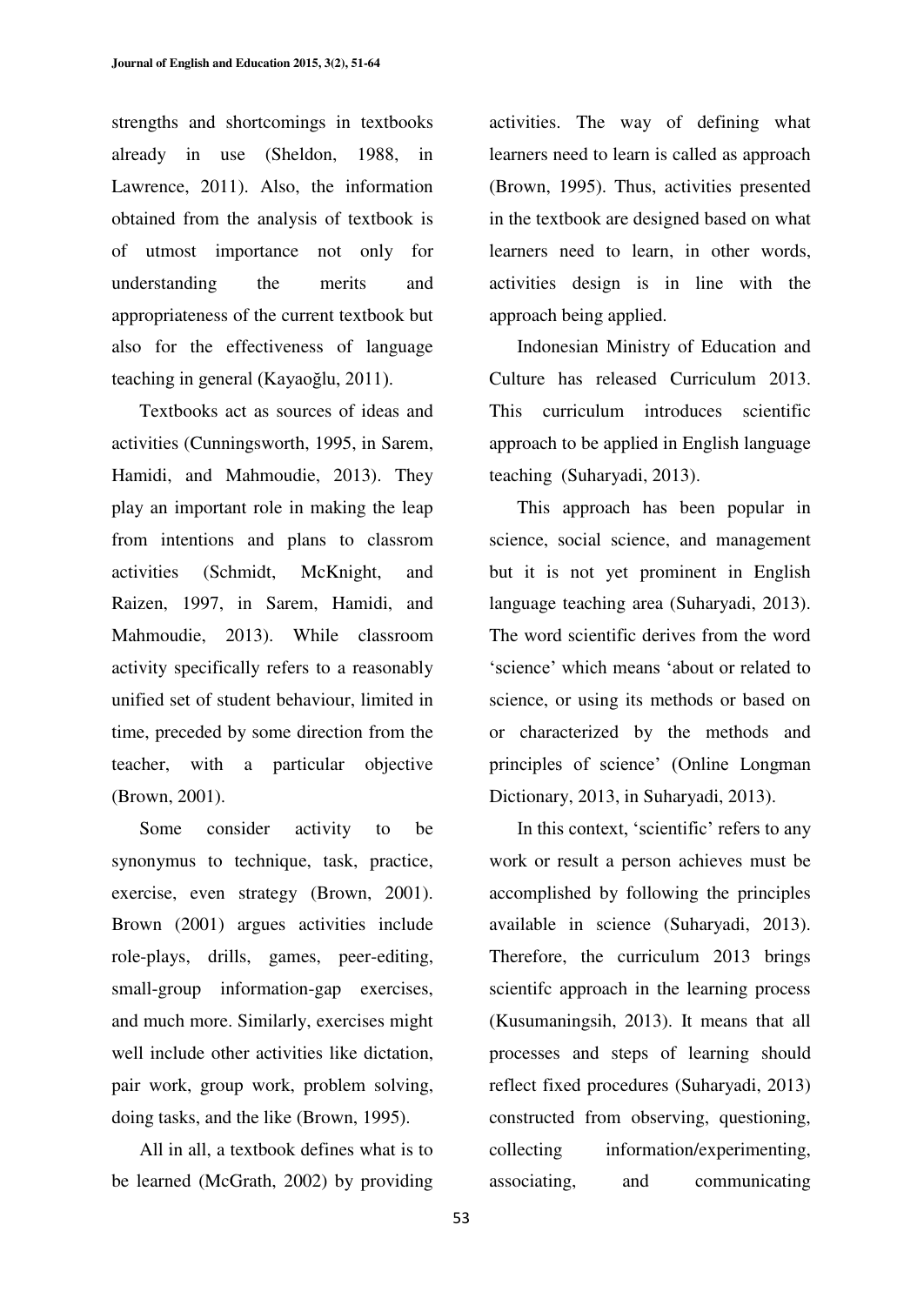(Kementrian Pendidikan dan Kebudayaan, 2013, in Pahlevi, 2013).

The prevalence of scientific approach is controversial (Suharyadi, 2013). Scientific approach is a learning process that support creativity (Saddhono, 2013, in Kusumaningsih, 2013; Machali, 2014). The five learning processes proposed by Indonesia Ministry of Education and Culture which is called to be scientific based learning determined to be discovery skills by Dyer, et al. (2009).

According to the result of his research, it is indicated that our ability to think creatively comes one-third from genetics; but two-thirds of the innovation skill set comes through learning—first understanding a given skill, then practicing it, experimenting, and ultimately gaining confidence in one's capacity to create (Dyer, et al., 2009). Thus, the implementation of discovery skills in learning process is believed to build learner's creativity (Machali, 2014).

Yet, it is still unidentified why the Curriculum 2013 called its learning approach to be scientific instead of discovery skills based approach. Yet, it is vague if the five discovery skills is called to be an approach since approach refers to theories about the nature of language and language learning that serves as the source of practices and principles in language learning (Richards & Rodgers, 1986).

Therefore, since scientific approach does not have robust theory of language learning as well as other approches have explained above and also by referring to the depiction of five discovery skills proposed by Dyer, et al., (2009), what is meant by scientific approach argued by the government should be seen as learning processes including five steps; observing, questioning, experimenting, associating, and communicating. Within these steps, teachers can still use the approaches or methods which are relevant or appropriate with the student's levels and needs (Suharyadi, 2013).

## **Methodology**

This research belongs to descriptive evaluative study. Descriptive study is used to describe condition, phenomenon, event, activity, and so on in which the result will be explained in the form of report. Meanwhile, evaluative study is used to describe the phenomenon of the object will be studied by comparing to the criteria. Furthermore, it depicts whether the studied object has been compatible, less compatible, or incompatible with the criteria (Arikunto, 2010, in Hidayattuloh and Kusrini, 2014).

Task Analysis Sheet (TAS) adapted from Littlejohn (1998, 2011) is chosen as the instrument for the research which focuses on the activities provided in the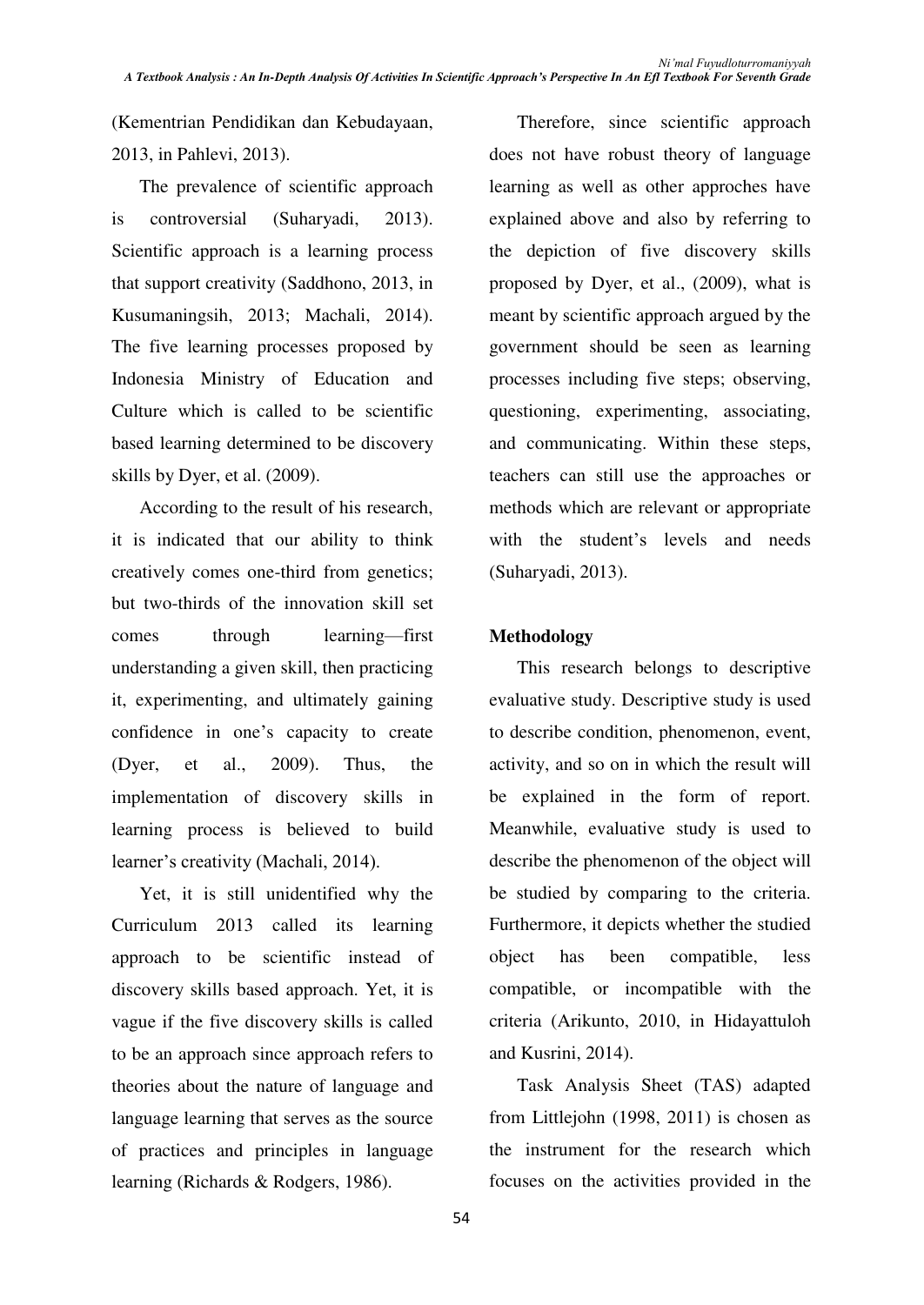textbook. Due to the aims of the present research, the schedule is modified from its original version by including a set of criteria of scientific based learning processes which are consist of observing, questioning, experimenting, associating, and communicating. The analysis of there aspects may reveal how scientific approach demanded by the Curriculum 2013 have been put into practice.

Each activities analyzed by two experienced English teachers using each feature under section or subsection on checklist to know whether or not each feature is present or not. If it is present, it is counted one (1) on the feature under section or subsection and zero (0) if it is not (Rindawati, Ikhsanudin, and Wardah, 2014).

The analysis will depicted into two parts. Part one portrays a general description of the three selected chapter including the learning objectives and structures of each activity contained in each chapter. Meanwhile, in the second part, the activities within three selected chapters from the textbook are going to be classified and their presence will be counted according to the criteria from adapted Task Analysis Sheet (TAS) (see Appendix).

After that the numbers will be calculated into percentages and tables to see the comparison for each criteria conveniently. Thus, it is hope by using this framework the result of analysis can give a comprehensive and verifiable description of the textbook in terms of to what extent the activities follow the learning processes based on scientific approach which is stated in of the Indonesian Curriculum 2013.

#### **Data Presentation and Discussion**

## x **General Description of Activities in the Three Selected Chapters**

The textbook is full of pictures instead of explanation of the material (Hidayattuloh and Kusrini, 2014). This full-colored textbook consists of 210 pages including eleven chapters with different topics for each and each chapter has not clear standardized subsection (Rindawati, Ikhsanudin, Wardah, 2014). The only feature presents in all chapter is 'Now I Know...' subsection that is located in the last part of the chapter.

Through chapter 1 learners will learn to greet, thank, take leave, and apologize. There are 18 activities, a final project, and two songs titled 'Good Morning' and 'How are You?'. Before coming to the first activity, the chapter provides a song entitled 'Good Morning'.

Activities provided in chapter VI demand the learners to identify the meaning of a song, identify rhyming words, and name singular and plural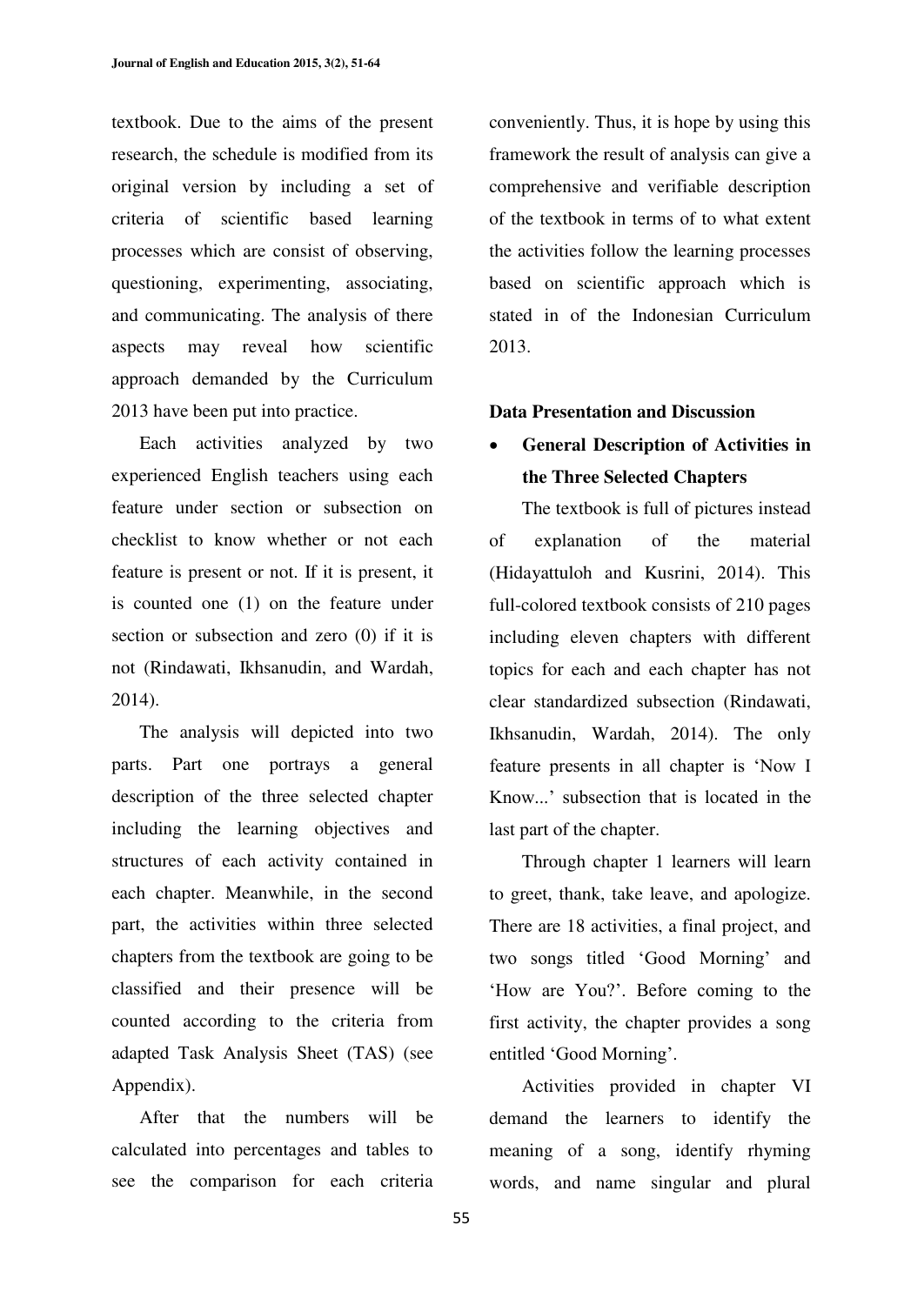nouns. It consists of 13 activities, 'I Have Dream' song, and guessing game.

In chapter VI, specifically in activity 5, learners are asked to find two words that rhyme with the list of words. The problem is the listed words are not provided, as a result, the activity cannot be accomplished by learners.

Meanwhile, in activity 9, learners are asked to read the lyric before discussing the meaning of the listed words. Even this activity still can be completed by learners by using other sources, for instance by looking up the dictionary, it will be better if the lyric is enclosed to help learners find the meaning of the word in its context not in its isolation as a single word.

Through chapter XI the learners will learn to describe and tell about their idol teachers, cute pets, and lovely houses. It consists of 14 activities and a final project.

From the three selected chapters, two typographical errors are recognized each in chapter VI and chapter XI. In chapter VI, there is not exist activity 6's label. While, in chapter XI, activity  $8$ 's is not there. Actually, the activities are presented in the two chapters but the activities are not labeled. Even it is not a big problem, it may give difficulty for learners. The teacher should give extra explanation only for showing what they should do. In other words, it is time consuming.

**Task Analysis Sheet (TAS)'s Result** 

## 1. WHAT IS THE LEARNER EXPECTED TO DO?

# **a. Turn Take Table 1**

| A. TURN TAKE      | Percentage |
|-------------------|------------|
| Initiate          | 54%        |
| Scripted response | 31%        |
| Not required      | 26%        |

 From table 1, it can be acknowledged that within three chapters, most of activities demand learners both to produce classroom discourse initiatively and also to give responses. Thus, it can be said that the activities insist learners to be more active in producing language they learn.

 Accordingly, a big number of activities which require learners to produce language is in line with the claim stated in the textbook to put English as a means of communication and one of criteria of scientific approach to give responses towards learning materials.

## **b. Focus**

| <b>Table 2</b>      |            |
|---------------------|------------|
| <b>B. FOCUS</b>     | Percentage |
| Language system     | $10\%$     |
| (rules or form)     |            |
| Meaning             | 24%        |
| Meaning/system/form | 51%        |
| relationship        |            |

As table 2 shown, small amounts of activities either concentrate on language system/rules/form or meaning. Formfocused activity relies on accuracy instead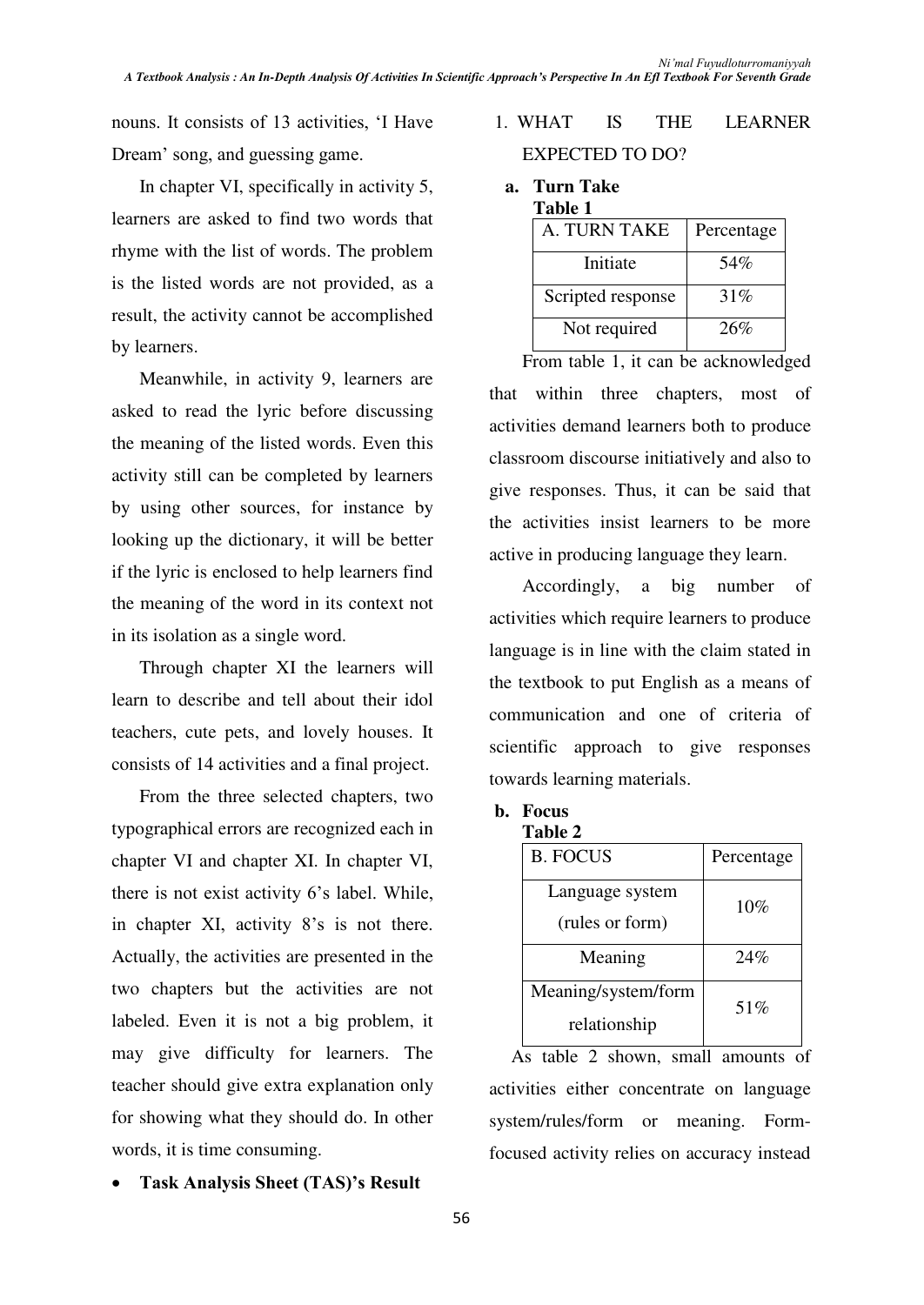of fluency which is concerned by meaning-focused activity (Shang, 2007).

On the other hand, the combination of form and meaning focused activity show it dominance throughout the three analyzed chapters. The combination of both form and meaning can significantly increase learner awareness of the target structure and improve accuracy in its use, as well as providing opportunities for meaningfocused comprehension and production of the target language (Fotos, 1998, cited in Shang, 2007). Also, the result shows that another criterion of scientific approach is achieved that learners should be accurate in identifying, understanding, and resolving problems, and applying the material learned in this case learners are asked to give responses which are grammatically and functionally correct.

#### **c. Mental Operation Table 3**

| <b>Mental Operation</b> | Percentage |
|-------------------------|------------|
| 1. Observing            | 22%        |
| 2. Questioning          | 61\%       |
| 3. Experimenting        | 14%        |
| 4. Associating          | 19%        |
| 5. Communicating        | 52%        |

In regard to table 3 above, questioning holds its domination among the five learning processes of scientific approach based learning. Followed by communicating, observing, associating,

and experimenting, which come in the second, third, forth, and fifth place respectively.

Questioning and Communicating activities existence were superior with 61% and 52% compared to Observing, Collecting information, and Associating ones with 22%, 14%, and 19% respectively. This result indicates that learners are given numerous questions and plenty of time to communicate what they have learned without having much opportunity to observe the subject matter, collect adequate information, gather and find the link between knowledge and experiences they have known or want to know.

Besides, the unsteadiness number of observing, questioning, collecting information/experimenting, associating, and communicating activities may not accommodate the expected values of each activity. For example, observing activity aims to provide new knowledge or information for building their cognitive competence. Then, collecting information activity expects learners to communicate with people around them politely and respectfully to develop their affective competence. Also, associating activity emerges to construct learners' cognitive competence since it requires them to be able to see the link among gathered information and the knowledge they have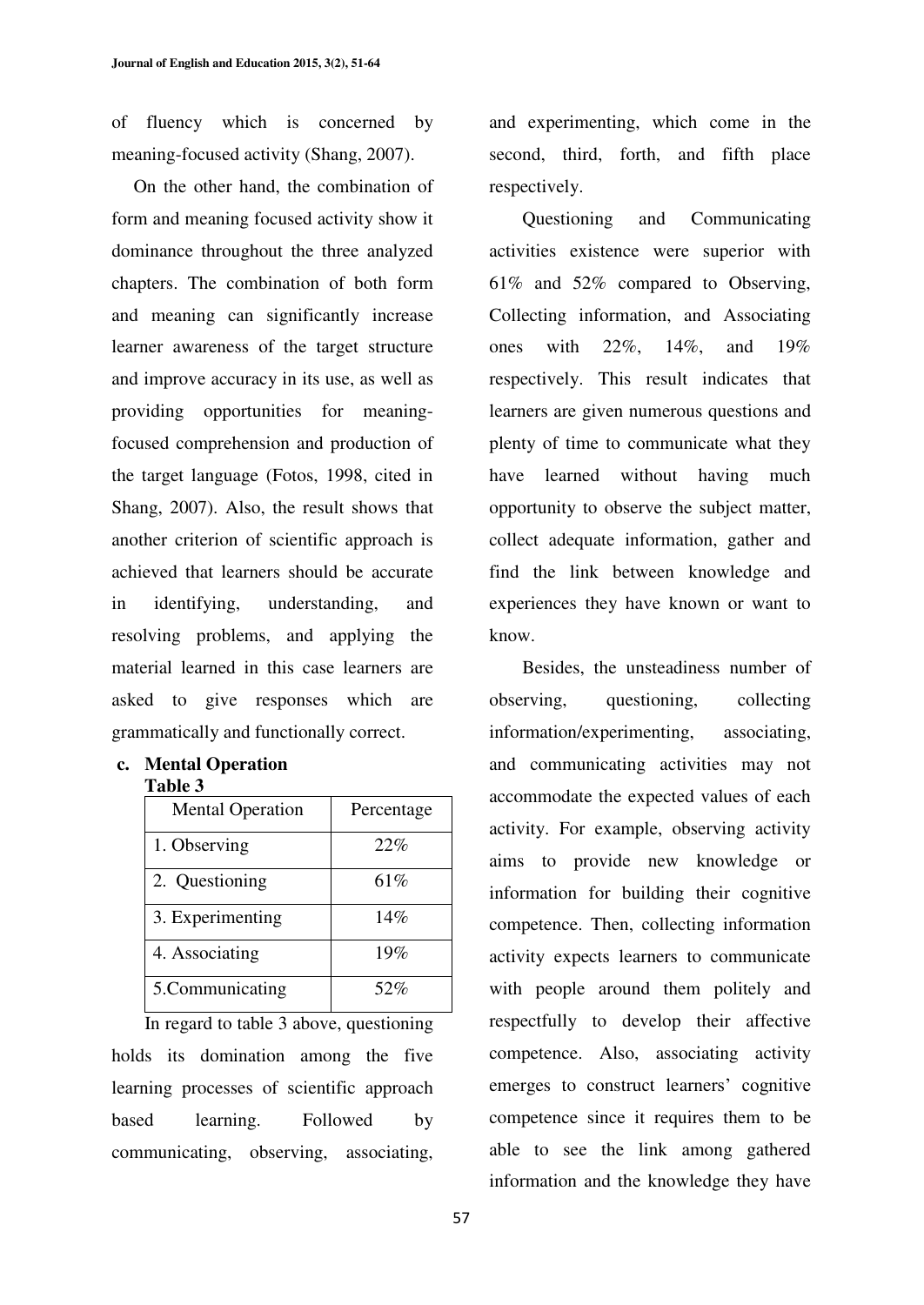already known to come to a conclusion. In addition, it concerns learners' affective competence as it calls for their honesty of the knowledge they have already known and the conclusion that is drawn by them.

Whereas, scientific approach is believed to be able to develop learners' attitudes (affective), skills (psychomotor), and knowledge (cognitive) which expect them to have soft skills and hard skills to live properly by following the five steps (observing, questioning, experimenting, associating, networking) in teaching and learning process (Suharyadi, 2013). Thus, since the five learning processes are not distributed evenly, the chance for developing learners' cognitive and affective competence is strictly restricted.

Accordingly, the activities in the textbook cannot be said to be in line with the essence of scientific approach proposed by Curriculum 2013 since the five learning processes are not distributed evenly.

#### **1. WHO WITH? Table 4**

| тате 4            |            |
|-------------------|------------|
| II. WHO WITH?     | Percentage |
| Individual work   | 51%        |
| Pair work         | 8%         |
| Group work        | 20%        |
| Learner to whole  | 15%        |
| class             |            |
| Learner           |            |
| individually      | 9%         |
| outside the class |            |
|                   |            |

As table 4 presented above, it can be acknowledged that the activities give learners more portion to work by themselves instead work in groups. The activities should accommodate learners to interact more with people whether in the classroom or outside the classroom so that they will get more exposure towards English and it can be used as the means of communication.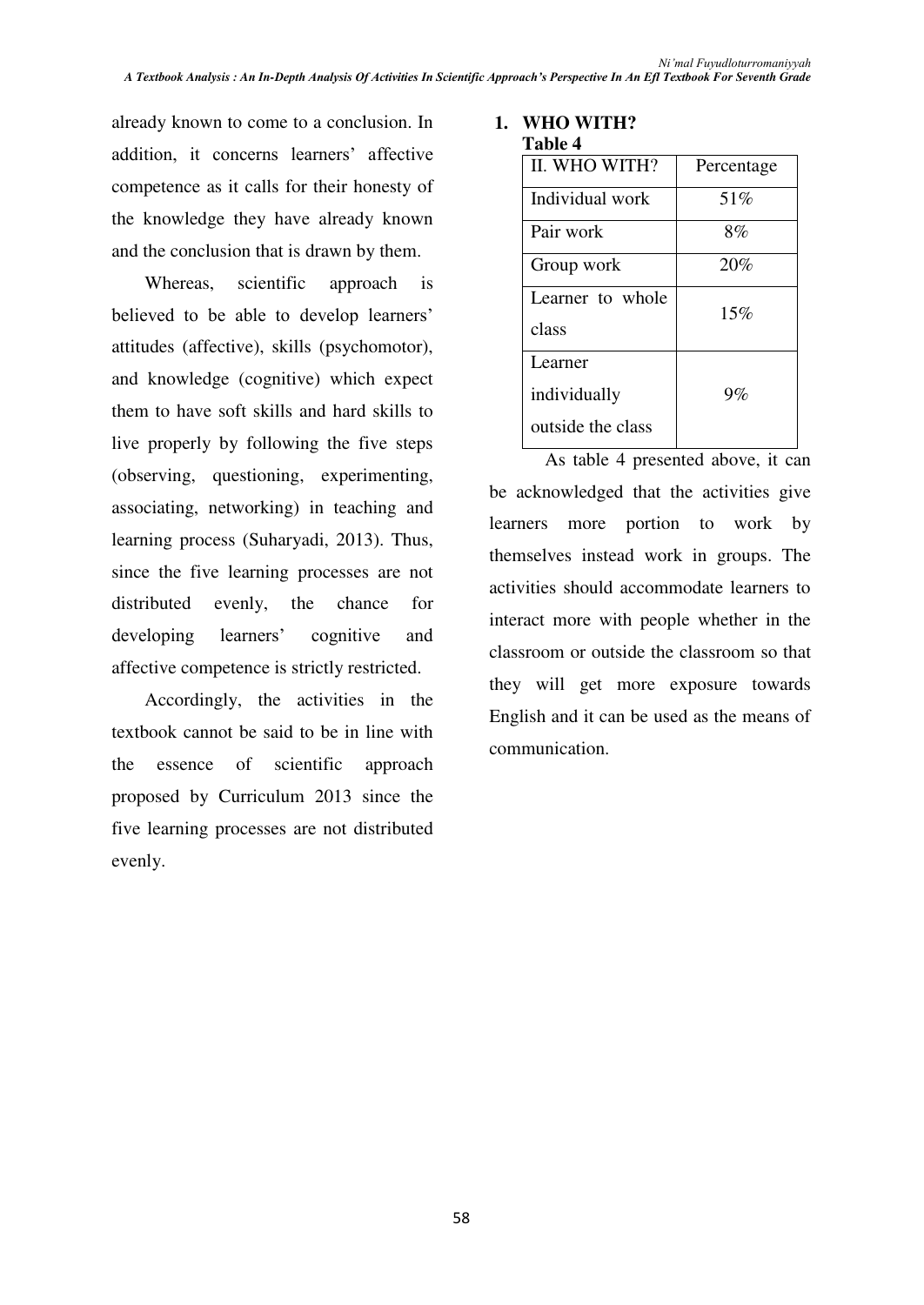#### 2. WITH WHAT CONTENT?

- a. Input to Learners
	- **i. Form Table 5**

| Percentage |
|------------|
| 14%        |
| 24%        |
|            |
| 7%         |
|            |
| 65%        |
|            |
| $9\%$      |
|            |
|            |

The textbook is intended for seventh graders, it can be said that they are still beginner in learning English since English is officially taught in seventh grade. Beginners need to start learning English with plenty of listening practice and opportunities to listen (Pinter, 2006). Additionally, Foreign Language learners should attend to the target language structures by exposure to numerous examples of communicative input (Shang, 2007).

On the other hand, as shown by figure 22, excluding graphic form, the input given to learners is mostly in the written forms and graphic instead of the oral ones. Learners are given more exposure to read rather than to listen. Unfortunately, scientific approach demands teacher's explanation and teacher-learners and learner-learner's interaction so learners need more listening exposure.

**ii. Source Table 6** 2. Source Percentage Materials 70% Learners 22% Outside the course/ lesson 21%

Material, in this case textbook, supplies most of the input. This shows that learners are only given limited opportunity to gather various information from various sources. It is worried that learners will be so dependent to the textbook and will find it hard to gather answer from other sources.

Additionally, it violates a criterion of scientific approach that the learning materials foster and inspire students to hypothetically think when seeing diversities, similarities and links in the learning materials. Learners cannot compare diversities, similarities and links in the learning materials since there is only one source material, the authorized English textbook.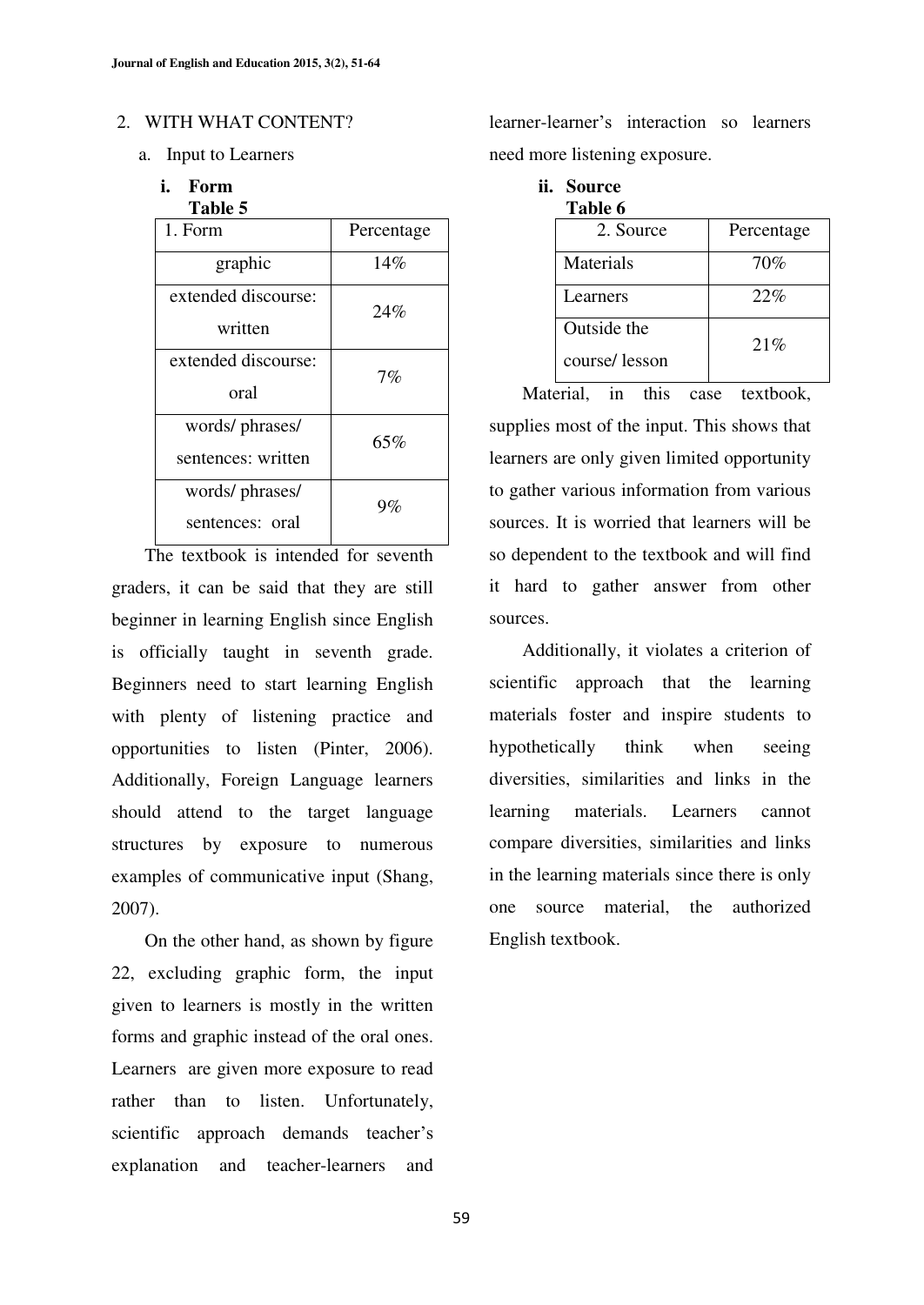# **iii. Nature**

| <b>Table 7</b> |            |
|----------------|------------|
| 3. Nature      | Percentage |
| fiction        | 30%        |
| non-fiction    | 29%        |
| personal       |            |
| opinion        | 20%        |
| personal       |            |
| information    | 29%        |
| Song           | $8\%$      |

From the five subsections of nature of the input, they can be classified into three parts; fiction, facts (non-fiction, personal opinion, and personal information), and song. The nature of content of input is largely facts. Non-fiction contents are intended to support learners in learning language in real situation (Rindawati et al., 2014). This goes in harmony with one of the criteria of scientific approach that the teaching materials are based on facts or phenomena which can be logically or reasonably explained. They are not based on prediction, approximation, imagination, legend, or myth.

### b. Output from Learners

| ı. | Form    |  |
|----|---------|--|
|    | Table 8 |  |

| 1. Form            | Percentage |
|--------------------|------------|
| graphic            | 5%         |
| words/phrases/     | 58%        |
| sentences: written |            |
| words/ phrases/    | 47%        |
| sentences: oral    |            |

According to table  $\overline{8}$  above, the activities mostly demands the learners to accomplish the activities both in written and oral form. That means that the distribution of the content between spoken and written is almost equal. Therefore, this textbook emphasizes on productive skills (speaking and writing) in language learning (Rindawati et al., 2014).

| <br><b>Source</b> |  |
|-------------------|--|
| Tabla O           |  |

| таніс 7   |             |
|-----------|-------------|
| 2. Source | Percentages |
| Materials | 78%         |
| Learners  | 26%         |

The output of activities is predominantly provided by the textbook itself. It shows that many activities can be accomplished by learners using the clues or texts provided in the textbook. Unfortunately, it will not significantly increase their ability in English (Rindawati et al., 2014). In addition, the low percentages of activities which use learners themselves as the source of the content necessitate more attention to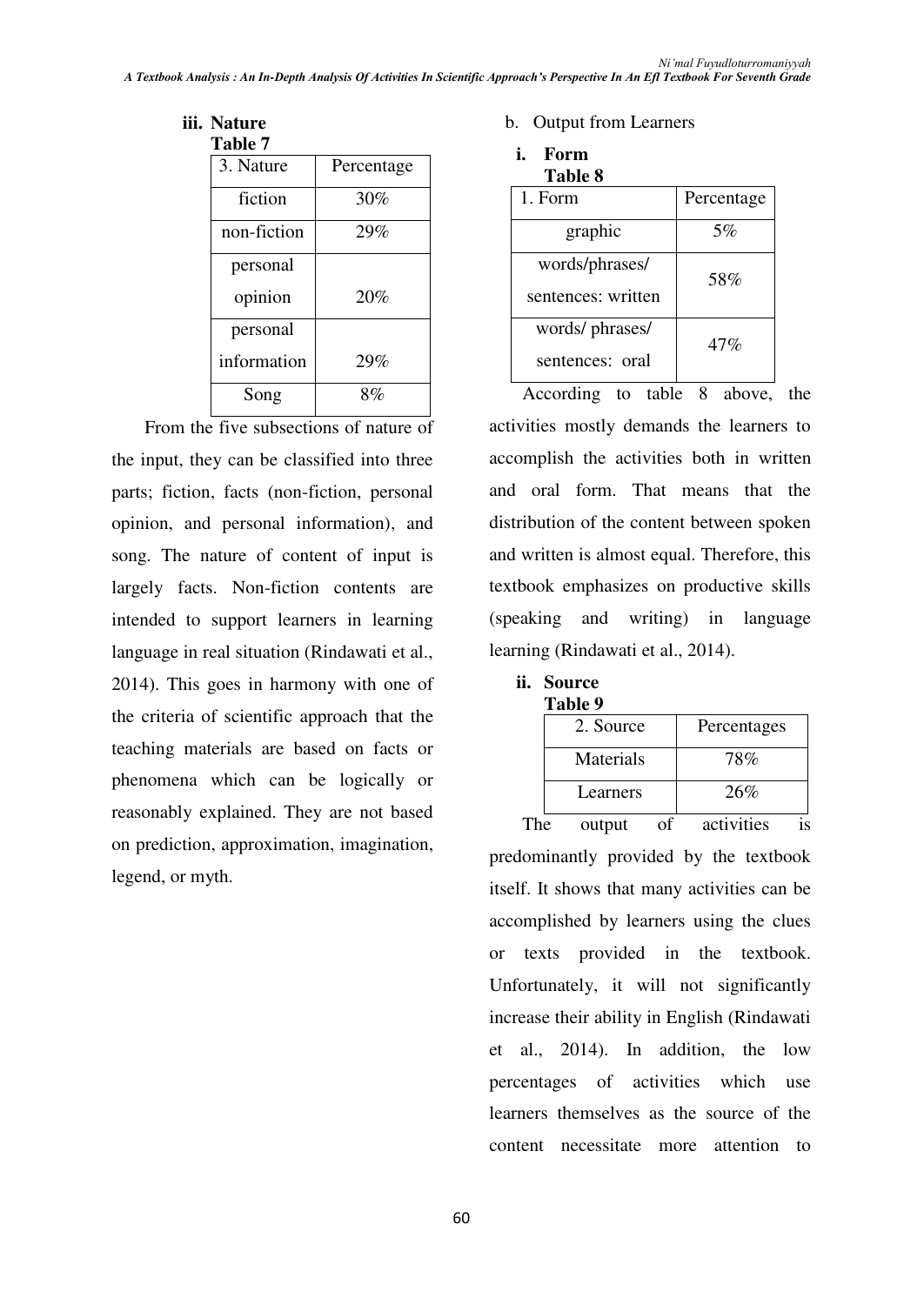giving an active role to the learners in this regard (Sahragard et al., 2009).

#### **iii. Nature Table 10**

| Percentages |
|-------------|
| 12%         |
| 43%         |
| 40%         |
|             |
| 22%         |
|             |
|             |

As the table 10 shows, the fiction content has only a small amount within the activities. In contrast, the majority of activities can be categorized under facts. Non-fiction contents are intended to support learners in learning language in real situation (Rindawati et al., 2014). Furthermore, the textbook tries to motivate learners by encouraging them to add information of their own to those presented in the textbook itself (Sahragard et al., 2009).

## **Conclusions**

This study aims to figure out the activities in an authorized textbook in terms of the implementation of scientific approach in its design. This study figured out that in terms of its physical appearence it was attractive since it was colored textbook filled with pictures and illustration. Also, it offered various contextual activities, project work, songs, and games help learners to develop their integrated skills (Rindawati, et al., 2014).

 However, some drawbacks were identified due to the presence of typographical errors and unequal distribution of the five learning activities proposed by scientific approach. Questioning and Communicating activities existence were superior with 61% and 52% compared to Observing, Collecting information, and Associating ones with 22%, 14%, and 19% respectively.

 Overall, the findings verified that the teachers should be given freedom to use other learning sources to enrich the material covered in the authorized textbook particularly to fill the gap the lack of Observing, Collecting information, and Associating activities. Teacher empowerment should be also taken into account to minimize deskilling effect being to be dependent since the syllabus and textbook are already provided by the government.

## **References**

- Brown, H. D. (2001). *Teaching by Principles: An Interactive Approach to Language Pedagogy*. New York: Longman.
- Brown, J. D. (1995). The Elements of Language Curriculum: A Systematic Approach to Program Development. Massachusetts: Heinle &Heinle Publishers.
- Lawrence, W P. W. (2011). Textbook Evaluation: A Framework for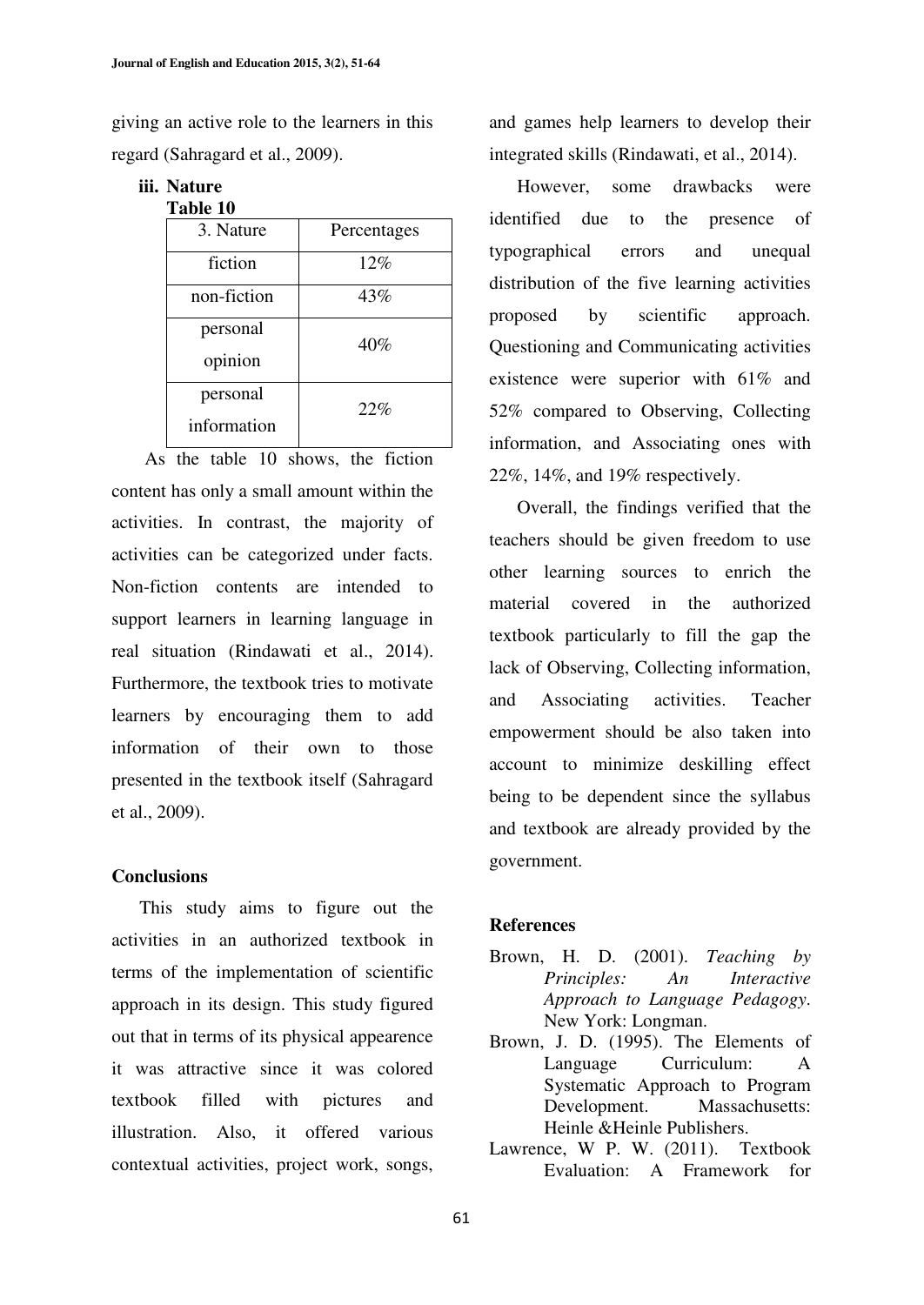Evaluating the Fitness of the Hong Kong New Secondary School (NSS) Curriculum. Unpublished master's thesis, City University of Hong Kong, Hong Kong.

- Kayaoğlu, M.N. (2011). A Critical Appraisal of the Language Textbook. *JKEF, 12*(4), 341-356.
- Kusumaningsih, D. (2013). Indonesian Text Role as Draft Science in Curriculum 2013: Assessment Introduction Text Structure Strategies in an Indonesian Book. *Asian Journal of Social Sciences and Humanities, 2*(4), 288-291.
- Littlejohn, A. (2011). The Analysis of Language Teaching Materials: Inside the Trojan Horse. In B. Tomlinson, *Materials Development in Language Teaching* (2<sup>nd</sup> ed.). Cambridge: Cambridge University Press.
- McGrath, I. (2002). *Materials Evaluation and Design for Language Teaching*. Edinburgh: Edinburgh University Press.
- Mukundan, J., Hajimohammadi, R., & Nimehchisalem, V. (2011). Developing An English Language Textbook Evaluation Checklist. *Contemporary Issues In Education Research, 4*(6), 21-28.
- Pahlevi, R. M. (2013). The Implementation of Scientific Approach in Teaching Writing Based on the 2013 Curriculum in Junior High School. *Department of English Education and Literature, Surabaya State University, Surabaya.*
- Pinter, A. (2006). *Teaching Young Language Learners*. Oxford: Oxford University Press.
- Rindawati, Ikhsanudin, & Wardah. (2014). An Analysis on English Textbook ³*Bahasa Inggris: When English Rings the Bell*". Jurnal Pendidikan *dan Pembelajaran, 3*(9), 1-13.
- Sahragard, R., Rahimi. A., & Zaremoayeddi, I. (2009). An Indepth Evaluation of Interchage<br>Series  $(3<sup>rd</sup>$  Edition). *Porta* Series (3rd Edition). *Porta Linguarium, 12*, 37-54.
- Sahiruddin. (2013). The Implementation of the 2013 Curriculum and the Issues of English Language Teaching and Learning in Indonesia. *The Asian Conference on Language Learning 2013: Official Conference Proceedings 2013* (pp. 567-574). Osaka: The International Academic Forum.
- Sarem, S. N., Hamidi, H., & Mahmoudie, R. (2013). A Critical Look at Textbook Evaluation: A Case Study of Evaluating an ESP Course-Book: English for International Tourism. *International Reserach Journal of Applied and Basic Sciences, 4*(2), 372-380.
- Shang, Hui-Fang. (2007). A Dual Focus on Form and Meaning in EFL Communicative Instruction. *2007 Symposium and Book Fair: Applied English Education: Issues, Trends, & Interconnection* (pp. 125-131). Kaohsiung: I-Shou University
- Sorohiti, Maryam. (2005). An Analysis of the Indonesian National Textbook: *English for Senior High School, Book 3 for the Third Year Natural and Social Science Programs.*  Unpolished master's thesis, International Islamic University Malaysia, Malaysia.
- Suharyadi. (2013). Exploring 'Scientific Approach' in English Language Teaching. *Prosiding 2 Seminar Nasional: Exhange of Experiences Teachers Quality Improvement Program (TEQIP)* (pp. 1348- 1355). Malang: Malang State University.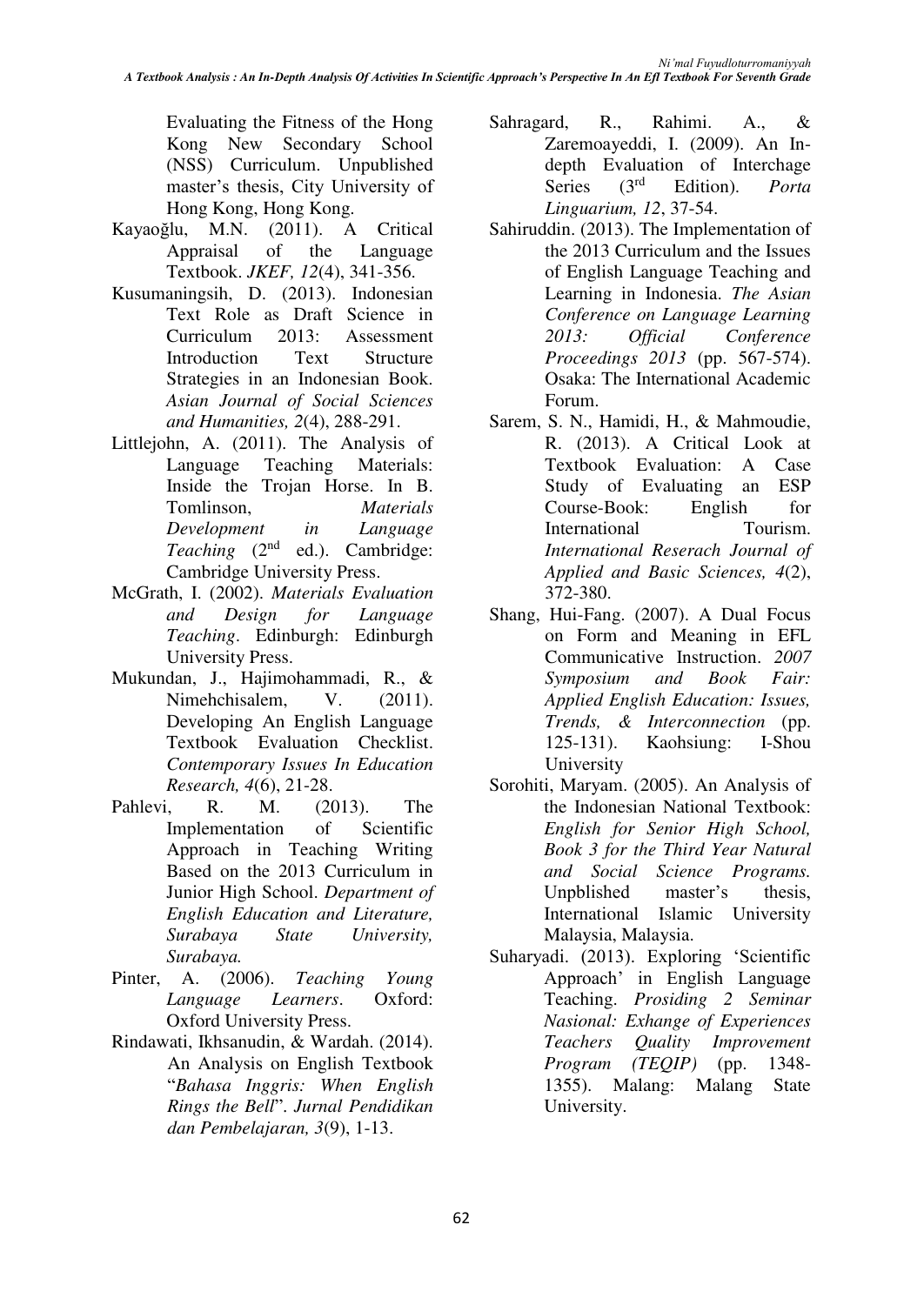## **APPENDIX**

| Task number:                              |  |  |  |
|-------------------------------------------|--|--|--|
| WHAT IS THE LEARNER EXPECTED TO DO?<br>I. |  |  |  |
| A. TURN TAKE                              |  |  |  |
| Initiate                                  |  |  |  |
| Scripted response                         |  |  |  |
| Not required                              |  |  |  |
| <b>B.</b> FOCUS                           |  |  |  |
| Language system (rules or                 |  |  |  |
| form)                                     |  |  |  |
| Meaning                                   |  |  |  |
| Meaning/system/form                       |  |  |  |
| relationship                              |  |  |  |
| C. MENTAL OPERATION                       |  |  |  |
| Observing<br>1.                           |  |  |  |
| Observing pictures                        |  |  |  |
| Reading                                   |  |  |  |
| Listening<br>teacher's                    |  |  |  |
| explanation                               |  |  |  |
| Imitating                                 |  |  |  |
| 2. Questioning                            |  |  |  |
| Experimenting<br>3.                       |  |  |  |
| Reading various texts                     |  |  |  |
| Discussing materials                      |  |  |  |
| Studying in group                         |  |  |  |
| Sorting                                   |  |  |  |
| Matching                                  |  |  |  |
| Labeling                                  |  |  |  |
| <b>Interviewing</b>                       |  |  |  |
| informants                                |  |  |  |
| Associating<br>4.                         |  |  |  |
|                                           |  |  |  |

Appendix Task Analysis Sheet (TAS) adapted from Littlejohn (1998, 2011).